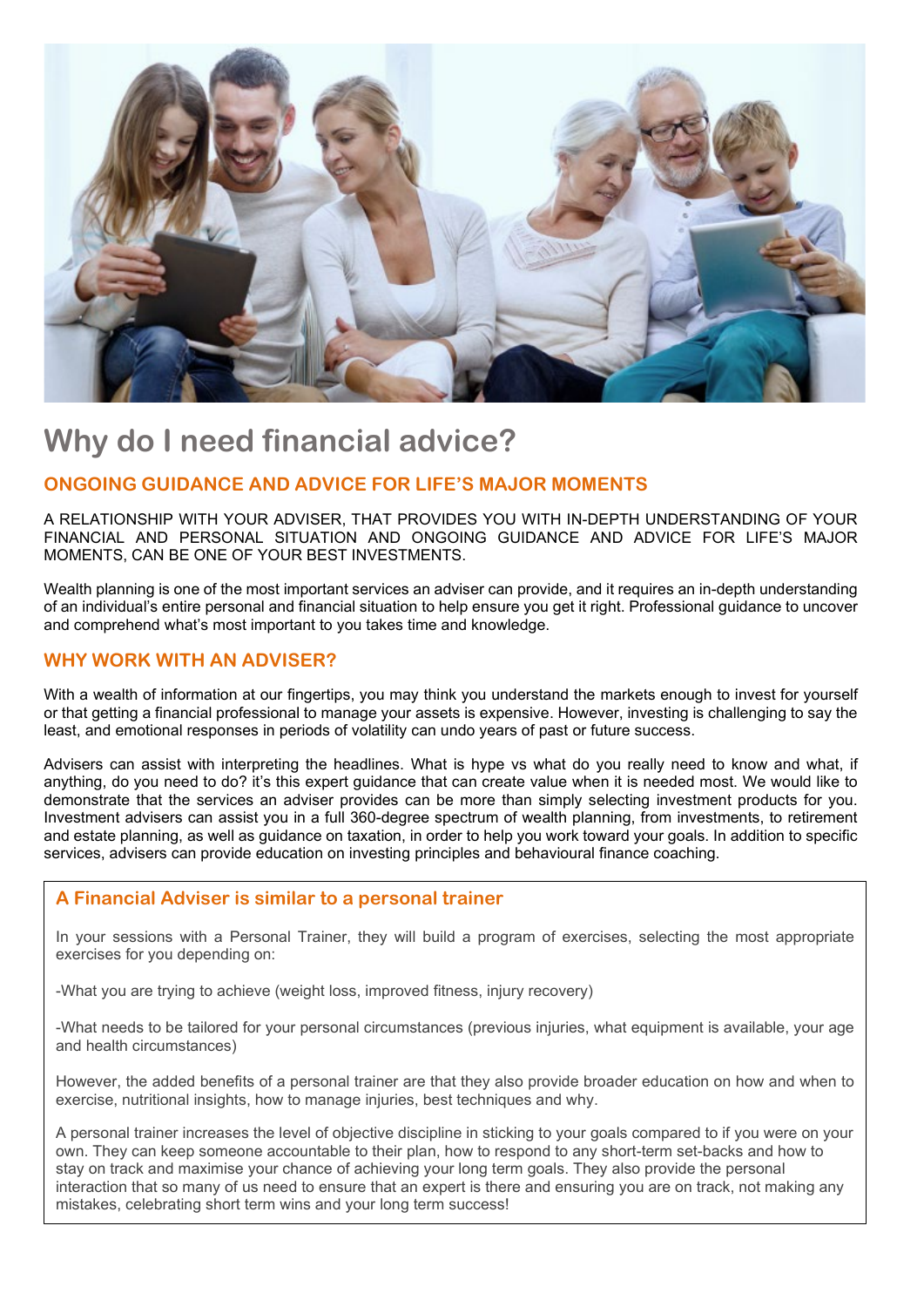As background, Russell Investments has been producing a report in the US since 2013 – The value of advice. Over the past 20 years, they have worked with top advisers around the world including the US, Canada, UK, and Australia. The study is based on 20 years of experience coaching advisers to make their practices more sustainable and to help build deeper relationships with their clients. Over time the study has evolved to reflect the changes in the industry, new competitive forces such as robo-advice and the capital market environment. We make reference to the study in this report and discuss some of the key assumptions it makes.

### **1. Advisers can help you avoid common mistakes caused by human behaviour.**

Investors are human. Humans make mistakes. People tend to let emotions and other human tendencies get in the way of their financial goals. Ultimately, investing like an emotional human may actually cost you money. You may ask - what is it about being human that can get in the way of achieving your goals?

> Your tendency to buy high and sell low (Emotional investing)

Typically, when the market is going up we want to buy. When the market is going down we want to sell. This happens because a positive perception of an investment or market can lead investors to feel they have a higher return and lower risk than they actually do, while a negative feeling can lead to predictions of lower returns and higher risk. Put another way, when scared, we run away and when we're not scared, we may become too confident.

> Taking your investment cues based on others' fears and goals (Social investing)

Family, friends, co-workers, social media and the news can influence an investor to make decisions based on the emotions and situations of others, not their own goals.

> Allowing behaviour patterns make you lose sight of your goals (Ego investing)

Many investors don't heed their own advice. An investment professional can help you discover how much cash you need on hand to provide for your lifestyle and the lifestyle of your dependents against potential market downturns over the next few years. At the same time, an adviser may help you take advantage of investment opportunities with the rest of your wealth. Having professional advice may allow you to maximise the potential return of your wealth rather than investing it with fear. Knowing what an investor needs to do and doing it can be very different.

Based on the study (see table below illustrating this point), the average investor's inclination to chase past performance has cost them 1.8% annually in the 34-year period from 1984-2017.1 Therefore, an adviser's ability to help clients stick to their long-term financial plan and skirt irrational, emotional decisions adds this value.



#### The high cost of investor behaviour (1984-2017)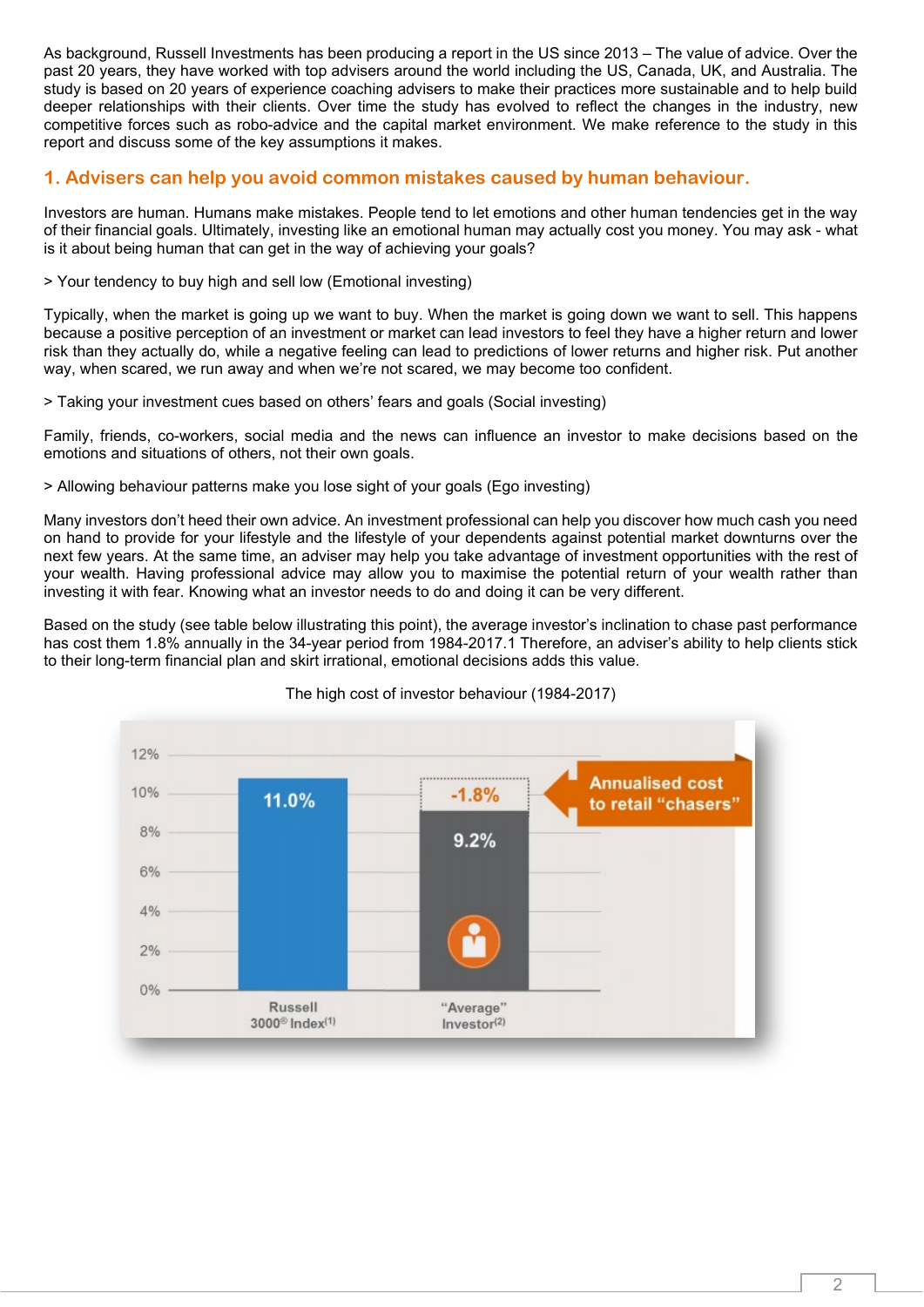*(1) BNY Mellon Analytical Services, Russell 3000® Index annualized return from January 1, 1984 to December 31, 2017.*

*(2) Russell Investment Group & Investment Company Institute (ICI). Return was calculated by deriving the internal rate of return (IRR) based on ICI monthly fund flow data which was compared to the rate of return if invested in the securities of the Russell 3000® Index and held without alteration from January 1, 1984 to December 31, 2017. This seeks to illustrate how regularly increasing or decreasing equity exposure based on the current market trends can sacrifice even market like returns.*

*Indexes and/or benchmarks are unmanaged and cannot be invested in directly. Returns represent past performance, are not a guarantee of future performance, and are not indicative of any specific investment.* 

This seeks to illustrate how regularly increasing or decreasing equity exposure based on the current market trends can sacrifice even market-like returns.

The bottom line... We believe advisers can play a critical role in helping investors avoid common behavioural tendencies and may potentially help their clients achieve better portfolio returns than those investors making decisions without professional guidance.

#### **2. An adviser can provide a more tax-aware investment approach**

Managing your tax affairs can be complicated and tedious at the best of times. However, an adviser can assist clients to make more tax aware decisions in managing someone's financial position.

For example, superannuation is a tax advantaged environment for everyone. However, a financial adviser may provide guidance on choosing the appropriate tax-aware solutions and strategies that may improve your overall financial outcome.

Tax-aware advisers may potentially add value for their clients by:

>Considering investment solutions that actively implement tax-aware strategies such as lower turnover styles, taxminimisation overlays and centralised portfolio management

>Tax advice through superannuation contribution strategies (salary sacrifice and transition to retirement) and reinvesting tax savings

>Insurance premium – identifying tax deduction benefits in super

>Optimising tax for non-superannuation assets and managing 'tax surprises' as regulatory changes occur (e.g. recent superannuation legislative changes)

By reference to our study, and the above considerations we estimate that the value added may be around 1%, including at least the sum of:

>Tax benefits achieved from tax-aware investment solutions

>Re-invested tax savings from salary sacrifice pre and post superannuation contributions

#### **3. Your time is valuable. Don't underestimate how much time creating and maintaining a disciplined financial plan may take.**

Many people identify as being time-poor, and as a result people are outsourcing more and more of their personal needs. It could be having a house cleaner, dog walker, home delivered groceries – whatever it might be to save time on the things we don't enjoy, and create more time to do what is important to us. So why not consider your Financial Adviser, as not only delivering you investment value – but also giving you back more time in your life. This can be in two ways.

#### **a) The financial administration burden – quantify YOUR time saved**

A financial adviser may provide value in creating a financial plan in less time (and with more expertise) than most investors could do on their own. Beyond the creation of a plan, think about the time you may save by working with an experienced professional to help you monitor and make recommended adjustments to your investments, ongoing savings and contributions and ensure you have the right insurance in place.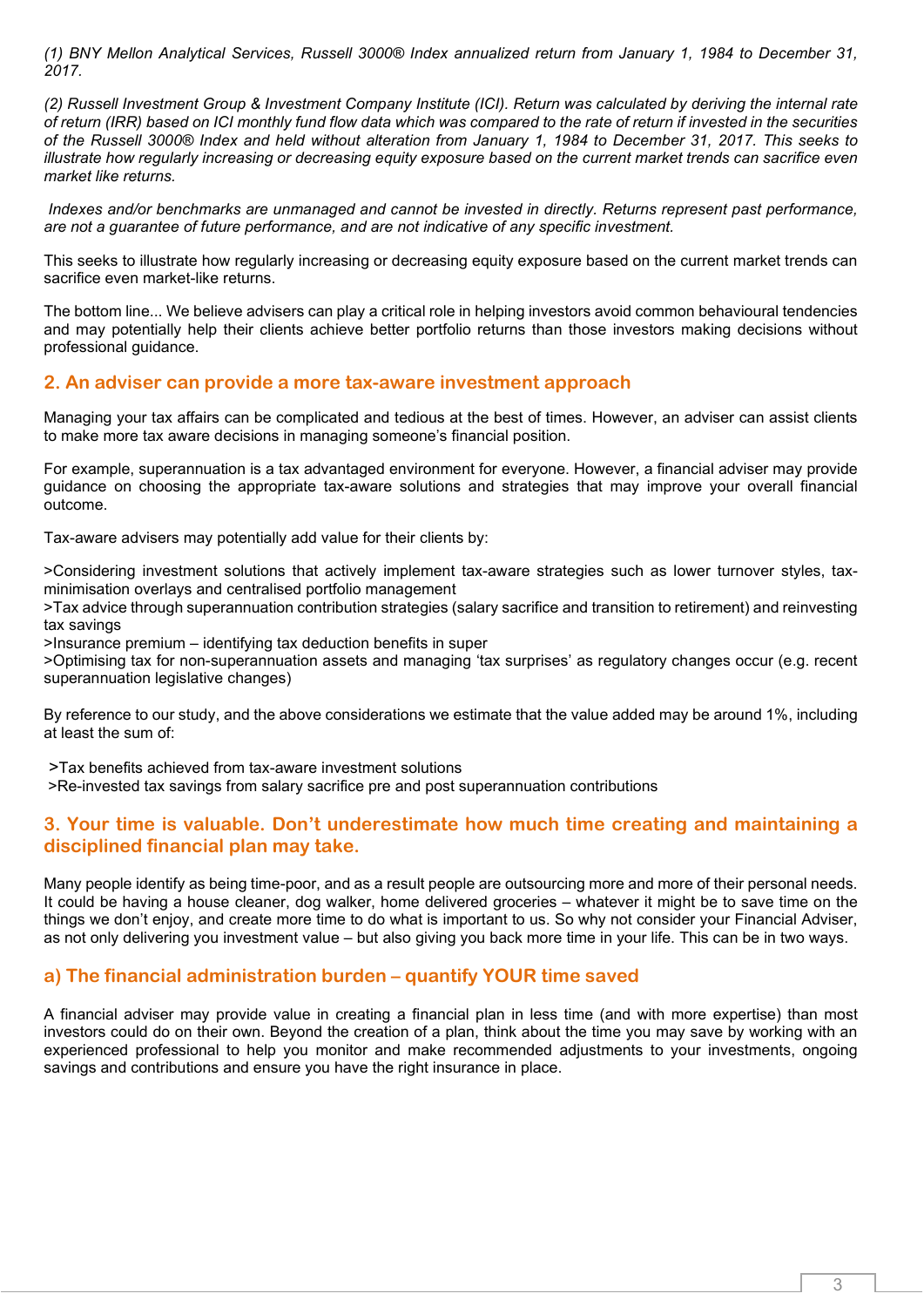A financial plan is a key element in helping investors identify and reach their goals. But there is a lot of research and knowledge that goes on behind the scenes. Consider the time taken to:

|                                                                                          | How many         |
|------------------------------------------------------------------------------------------|------------------|
|                                                                                          | hours would this |
|                                                                                          | take you?        |
| Identifying your goals, circumstances and preferences - what are your personal goals?    |                  |
| How do you translate that into financial goals?                                          |                  |
| Centralising and evaluating your overall financial position - understanding your current |                  |
| wealth position including superannuation accounts, insurance, personal or business       |                  |
| bank accounts and mortgages, insurances, Centrelink needs. You may have offshore         |                  |
| super or have unique family circumstances to consider.                                   |                  |
| Modelling your retirement position - based on your current balance, income, age and      |                  |
| what your retirement goals are, identify whether you are on track or what you need to    |                  |
| do to be on track. Whether you are 22 or 82, everyone can benefit from retirement        |                  |
| advice.                                                                                  |                  |
| Reviewing your current budget and savings plans                                          |                  |
| Knowing what investment, platform and insurance solutions are out there - There are      |                  |
| thousands of investment solutions available to choose from Advisers have access to       |                  |
| specialist tools to evaluate and identify which of those is best for your needs.         |                  |
| Documenting a plan and managing your financial paperwork - delivering a                  |                  |
| consolidated plan report of what you need to know and what, if anything, you need to     |                  |
| do.                                                                                      |                  |
| Implementing a plan - this is the time taken to fill in application forms to set-up      |                  |
| investment portfolios, apply for insurance, manage the follow up paper work and other    |                  |
| administration needs.                                                                    |                  |
| Reviewing and tracking to your plan - once you have a plan, you need to ensure that      |                  |
| what you put down in the plan is still relevant overtime. Have any of your               |                  |
| circumstances changed, are you still in the right investments, do you need to save       |                  |
| more, increase your insurance, etc?                                                      |                  |
|                                                                                          |                  |
| Total Hours:                                                                             |                  |
|                                                                                          |                  |

**NOTE:** Always get a detailed list of what services may or may not be included in the fee you pay.

Consider the hours it would take you not only to take these steps, but also the knowledge you would need to have to do it successfully. And that is just coming up with and managing the plan.

While we don't like to consider what could go wrong, what happens in the event you need to claim on your insurance, or you go through a redundancy or a family issue that changes your financial circumstances? Advisers can take much of the burden in these times of crisis allowing you to focus on the things that are important to you.

Making the decision to hire an adviser to help with your financial planning is important. When it comes time to decide whether to hire a professional, ask yourself - do I have the time, skill, inclination, or finances to do it all on my own?